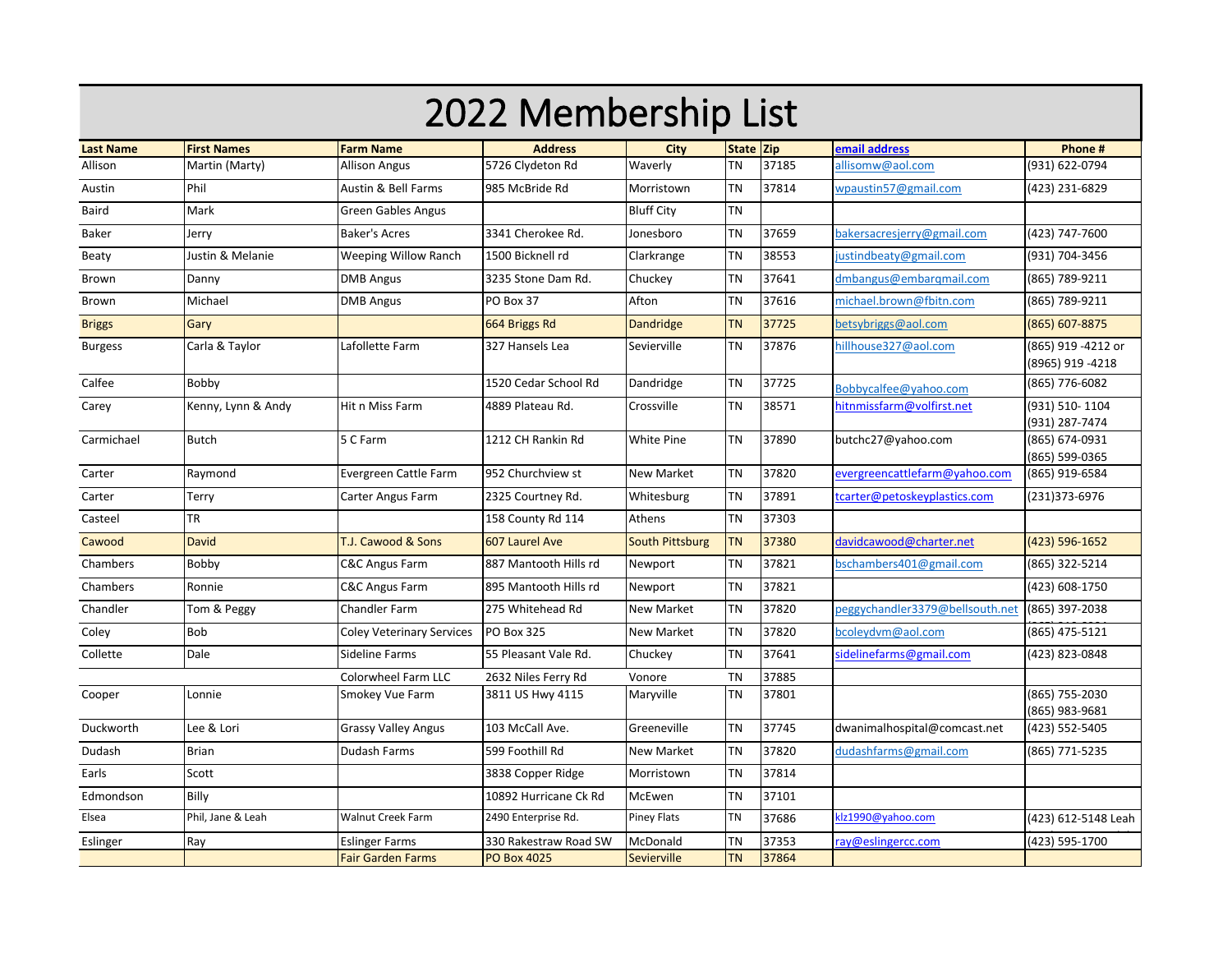| French          | Eddie & Amy                  | <b>Mountain View Angus</b>   | 10201 Reedy Creek Rd      | <b>Bristol</b>           | VA        | 24202 | amyfrench@bvu.net              | (276) 466-6795                      |
|-----------------|------------------------------|------------------------------|---------------------------|--------------------------|-----------|-------|--------------------------------|-------------------------------------|
| Fraley          | Patrick R                    | Terrill Creek Cattle Co      | 1085 Longs Bend Rd        | Rogersville              | TN        | 37857 | :errillcreekcattleco@yahoo.com | $\sqrt{(423)}$ 754-4152             |
| Franklin        | Carolyn                      |                              | 375 Turkey Branch         | Mars Hill                | <b>NC</b> | 28754 |                                |                                     |
| Gilliam         | Jason, Kristen, Nathan & Eli | 4G Farms                     | 928 Gunter Corner Road    | Parrottsville            | <b>TN</b> | 37846 | zilliam.kristen@ymail.com      | (423) 237-5122                      |
| Godsey          | William                      | Godsey Angus                 | 302 Miller Wood Rd.       | Church Hill              | <b>TN</b> | 37642 | toegodsey@gmail.com            | (423) 276-4946                      |
| Greer           | Jack                         | <b>Blackboot Angus</b>       | 1490 Springdale Rd        | Morristown               | TN        | 37813 |                                | (423) 736-2399                      |
| Hair            | James and Teresa             |                              | 2012 Angus Blvd           | Maryville                | TN        | 37803 |                                |                                     |
| Hall            | Jay                          | Hall Angus Farm              | 814 Peters Rd             | Maryville                | <b>TN</b> | 37801 |                                |                                     |
| Harmon          | Gary & Elizabeth             | Harmon Angus Farm            | 126 Barren Creek Rd.      | <b>New Tazewell</b>      | TN        | 37825 | gary011@centurytel.net         | (423) 626-5046 H or                 |
| Harr            | Ken and Michael              | <b>Rx Angus</b>              | 1300 Harr Town Rd.        | Blountville              | <b>TN</b> | 37617 | kdharr2000@yahoo.com           | (423) 306-2923 or<br>(423) 306-0391 |
| <b>Headrick</b> | Dean                         | <b>Headrick Angus Farm</b>   | 301 Huckleberry Lane      | Crossville               | <b>TN</b> | 38555 | headrickdean@gmail.com         | (931) 510-0349                      |
| Herron          | Mark                         | <b>Herron Angus</b>          | 612 Old Clarksville Rd NE | Cleveland                | TN        | 37323 | herronm@bellsouth.net          | (423) 596-3368                      |
| Hickman         | Bill & Gail                  | Hickman Hollow Farm          | 806 Spring Creek Rd       | Dandridge                | TN        | 37725 | dixiedogbill@aol.com           | (865) 850-2582                      |
| Hill            | Donnie                       |                              | 109 Hawk Trail            | Kingston                 | TN        | 37763 |                                |                                     |
| Hill            | Gary                         |                              | 335 Pressley Rd           | Hendersonville           | <b>NC</b> | 28792 |                                |                                     |
| Hipshire        | Jim & Sharon                 | <b>Crosswinds Plantation</b> | PO Box 3517               | Morristown               | <b>TN</b> | 37815 | jandsatcrosswinds@hotmail.com  | (423) 231-7507                      |
| Hodges          | John and Kathy               | Hidden Creek Farm            | 237 Harris Town Rd        | <b>Bulls Gap</b>         | <b>TN</b> | 37711 | john.hodges@tn.gov             | (423) 736-8839                      |
| Hodges          | Jordan and Jordan Lynn       | Bar J Farm                   | 258 Summitt Hill Rd       | <b>Bulls Gap</b>         | <b>TN</b> | 37711 | jhodgesbuilders@yahoo.com      | (423) 754-3009                      |
| Humphreys       | Chris                        |                              | 418 Henry Hayes Rd        | Knoxville                | <b>TN</b> | 37920 | chrishumphrey6767@gmail.com    | (865) 659-1590                      |
| Hurst           | Larry                        | <b>HAF Angus Farm</b>        | 1521 Quarles Road         | Jefferson City           | TN        | 37760 | larryhurst@charter.net         | (423) 277-6798                      |
| Hutton          | David K                      | <b>Breezy Hill Angus</b>     | 10214 Reedy Creek Rd      | <b>Bristol</b>           | VA        | 24202 | huttonx6@aol.com               | (423) 383-4448                      |
| Jordon          | James                        | <b>Hill Creek Ranch</b>      | 810 Wilkey Rd             | Dayton                   | <b>TN</b> | 37321 | jamie.jordan@rocketmail.com    | (423) 618-3526                      |
| Keaton          | <b>Brad</b>                  |                              | 118 Highland Dr           | Corryton                 | TN        | 37721 | bradley.keaton@gmail.com       |                                     |
| Kemmer          | Hank                         | Kemmer Farms                 | 1337 Kemmer Rd            | Crossville               | <b>TN</b> | 38555 | kemmerfarms@citlink.net        | (931) 484-7427                      |
| King            | Dwight                       | King Angus                   | 1665 Weavers Branch Rd.   | <b>Piney Flats</b>       | <b>TN</b> | 37686 |                                | (423) 538-5851                      |
| Kramer          | John & Beverly               | Riverhill Farm               | 2590 Day Rd               | <b>Strawberry Plains</b> | <b>TN</b> | 37571 | cramerj@bellsouth.net          | (865) 789-6673                      |
| Long            | Ashley & Jarod               | LongShot Farm                | 2709 8th Ave              | Cynthiana                | KY        | 37820 |                                |                                     |
| Loy             | Bill                         |                              | 2390 GW Loy Rd            | New Market               | TN        | 37820 |                                |                                     |
| Lynn            | Jamie                        |                              | 2380 Big Sandy Rd         | Philadelphia             | TN        | 37846 |                                |                                     |
| McCall          | Tom                          |                              | 5523 Morganton Rd         | Greenback                | <b>TN</b> | 37742 |                                |                                     |
| Moore           | Jacob                        |                              | 4193 Beech Creek Rd       | Rogersville              | <b>TN</b> | 37857 | Imoore722@yahoo.com            | (423) 863-1815                      |
| Myers           | Josh                         | <b>River View Angus</b>      | 233 Melinda Ferry Rd      | Rogersville              | <b>TN</b> | 37857 | riverviewangus@hotmail.com     | (423) 754-4669                      |
| <b>Nesson</b>   | <b>Nick</b>                  | <b>Mountain View Ranch</b>   | 1487 Springvale Rd.       | Morristown               | <b>TN</b> | 37813 | nnesson@hotmail.com            | (406) 579-1516                      |
| Oakes           | Darvin                       | Oakes Farm                   | 29347 SR 30               | Pikeville                | ΤN        | 37367 | oakesfarmstn@gmail.com         |                                     |